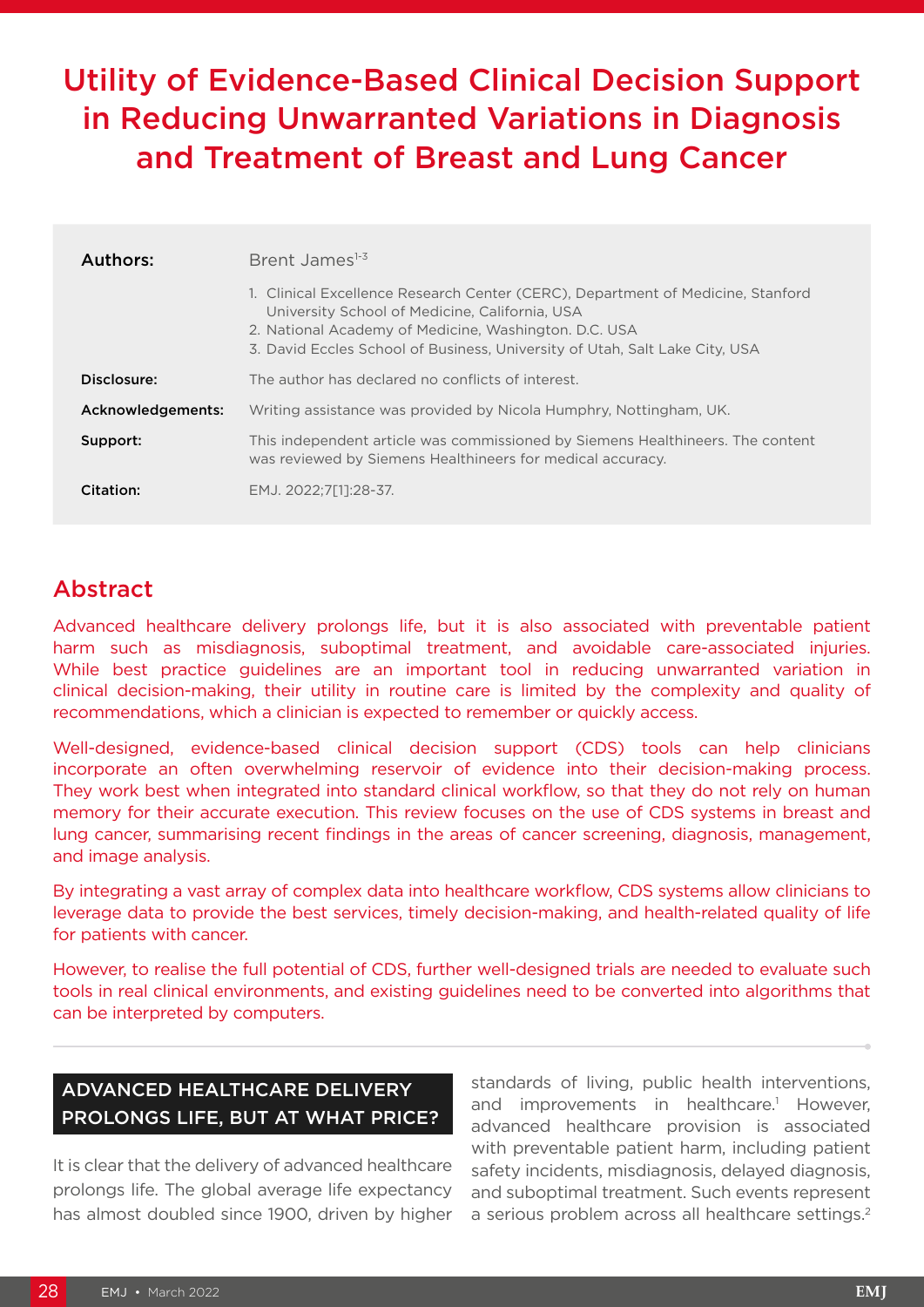Clinician diagnostic and treatment decisions vary widely. When this variation is associated with deviation from best practice, evidencebased knowledge, unique individual patient needs, or patient preferences, it can appropriately be labelled 'unwarranted'. Unwarranted variation can be associated with morbidity and mortality (Figure 1).<sup>3</sup>

In one retrospective review of patient records (N=14,407) in primary care in England, UK, the rate of significant and probably avoidable harm was 35.6 per 100,000 patient-years. Most of these incidents (61%) were due to misdiagnosis, 26% due to medication-related problems, and 11% due to delayed referrals. In most cases (80%), incidents could have been identified sooner, or prevented altogether, if the practitioner had followed evidence-based best practice guidelines.4

Outpatient diagnostic errors occur in approximately 12 million adults in the USA every year. Roughly half of these errors are estimated to be potentially harmful.<sup>5</sup> In outpatient settings, delayed cancer diagnosis is considered one of the most harmful types of diagnostic errors.<sup>5</sup> One study found that opportunities to diagnose lung cancer were missed in 38% of patients (N=587), resulting in significant diagnostic delays.6

A meta-analysis of global observational studies found that the pooled prevalence for preventable patient harm was 6%, mainly related to medication or other treatments. Twelve percent of events of preventable patient harm were severe or fatal.7 The real incidence rate of patient harm may be even higher, as automated measures of patient safety almost certainly fail to identify all adverse events. An alternative method, the Global Trigger Tool, was developed by the Institute for Healthcare Improvement (IHI). When applied to hospital records from three large tertiary care centres in the USA, results indicated that adverse events occurred in 33% of hospital admissions.<sup>8</sup> While this study did not formally judge whether each harm event was avoidable, the study's authors estimated that at least half of all events detected fell into that category. They also noted that more than 9% of all hospital admissions directly resulted from outpatient care-associated harms (unpublished data).

Although progress has been made in improving the quality of healthcare globally, the World Health Organization (WHO) reports that 10% of patients are still adversely affected during treatment in high-income countries, and a considerable proportion of patients globally do not receive appropriate, evidence-based care.9



Figure 1: A graphical illustration of variation in treatment decisions and adverse outcomes in healthcare.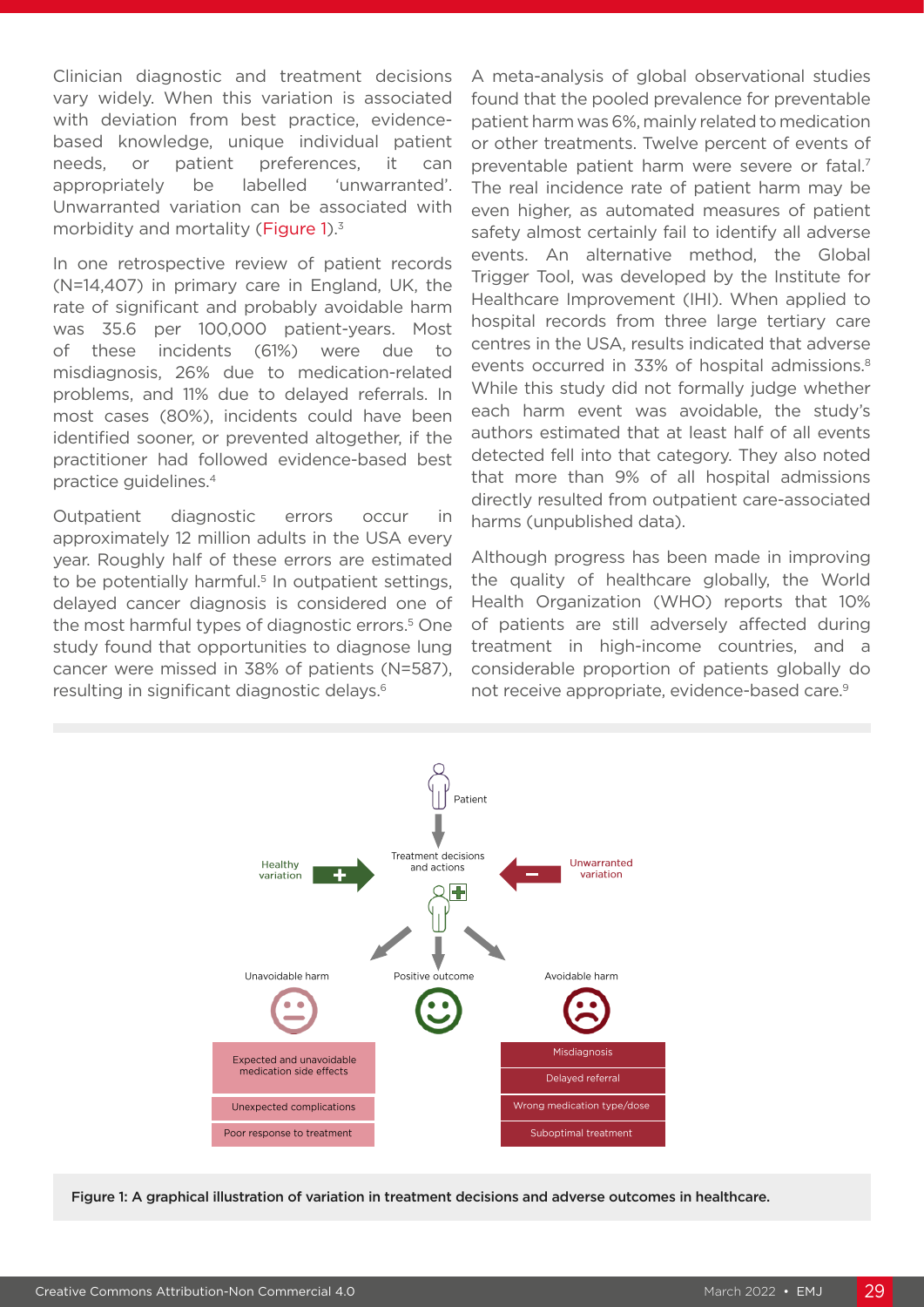Unwarranted variation in patient care, and the resultant patient harm, is a substantial price to pay. However, we do not have to pay that price.<sup>10</sup> CDS has the potential to substantially reduce unwarranted variation.

# CAN WE JUST FOLLOW THE PUBLISHED BEST PRACTICE GUIDELINES?

Best practice guidelines are an important tool to improve clinical decision-making.<sup>11</sup> They have been developed for many cancers and other disease conditions, directing clinicians to the applicable options for a specific patient. However, their utility in routine care is limited by deployment methods, and the quality of the recommendations.

Guidelines are mainly deployed through clinical training; clinicians are expected to remember them. However, cancer is a complex, heterogenous disease that affects patients of all ages and backgrounds, making decision-making difficult.<sup>12</sup> In addition, rapid advancements in therapy and our understanding of cancer presents a significant challenge for oncologists. For instance, over 4 million cancer-related papers have been published in peer-reviewed journals,<sup>13</sup> with over 178,000 published in 2020 alone.

Unfortunately, this approach to guideline deployment results in roughly half of all patients not receiving recommended care.14-16 Because of the vast array of options for patients with cancer, it is unrealistic to expect clinicians, relying on memory alone, to be able to select the most appropriate treatment for a specific patient at a specific stage of their cancer journey, without significant time outlay. Indeed, literature suggests that when clinicians have only their training, expertise, and experience to rely on, they struggle with cognitive limitations and biases.<sup>3</sup>

Ideally, all best practice guidelines would be based on high-quality evidence. However, expert consensus often plays a large role. A limited pool of well-designed studies means that recommendations are often dependent on the individual experts involved.<sup>17</sup> An evidence review of 421 clinical practice guidelines found them to be of widely variable quality; only 23% could be considered high quality.18

Well-designed, evidence based CDS tools may help clinicians to incorporate the often overwhelming reservoir of evidence into their decision-making process.3 This is especially true if such tools have the potential to learn, modifying guidelines 'on the fly' based on data collected during their use.<sup>19</sup>

### WHAT IS CLINICAL DECISION SUPPORT AND HOW CAN IT HELP?

The WHO defines CDS as: "The provision of knowledge and patient-specific information presented at appropriate times to enhance front-line healthcare delivery."9 CDS encompasses all tools that support healthcare, including clinical guidelines, computerised alerts and reminders, and documentation templates.9 This article will focus on computerised CDS systems for oncology, many of which can be automated by embedding in electronic health records (EHR) or mobile devices.

CDS tools should facilitate the decisionmaking process, helping clinicians to adhere to guidelines, to quickly diagnose and/or identify the most suitable treatment for a specific disease, and to gather all the relevant information about the patient and their tumour, so that the best treatment decisions are made from the start (Figure 2). The fundamental elements that a CDS tool must consider include tumour characteristics, patient characteristics, prior therapy, molecular profiling results, combination therapy options, and dosage.20 Many algorithms for prediction or classification have been implemented in CDS systems to diagnose different diseases, and most of these systems have a way of 'learning' from the data, $21$  offering the opportunity to refine guidelines based on patterns in data or clinician feedback. In addition, CDS systems have been developed to assist clinicians with the interpretation of imaging data, such as CT scans or MRIs, with the intention of reducing unwarranted variability.22,23

CDS systems support clinicians by removing the need to rely on human cognition, as guidelines and protocols are built into standard clinical workflow.<sup>3</sup> This implementation strategy is critical to the success of any CDS system.<sup>24-26</sup>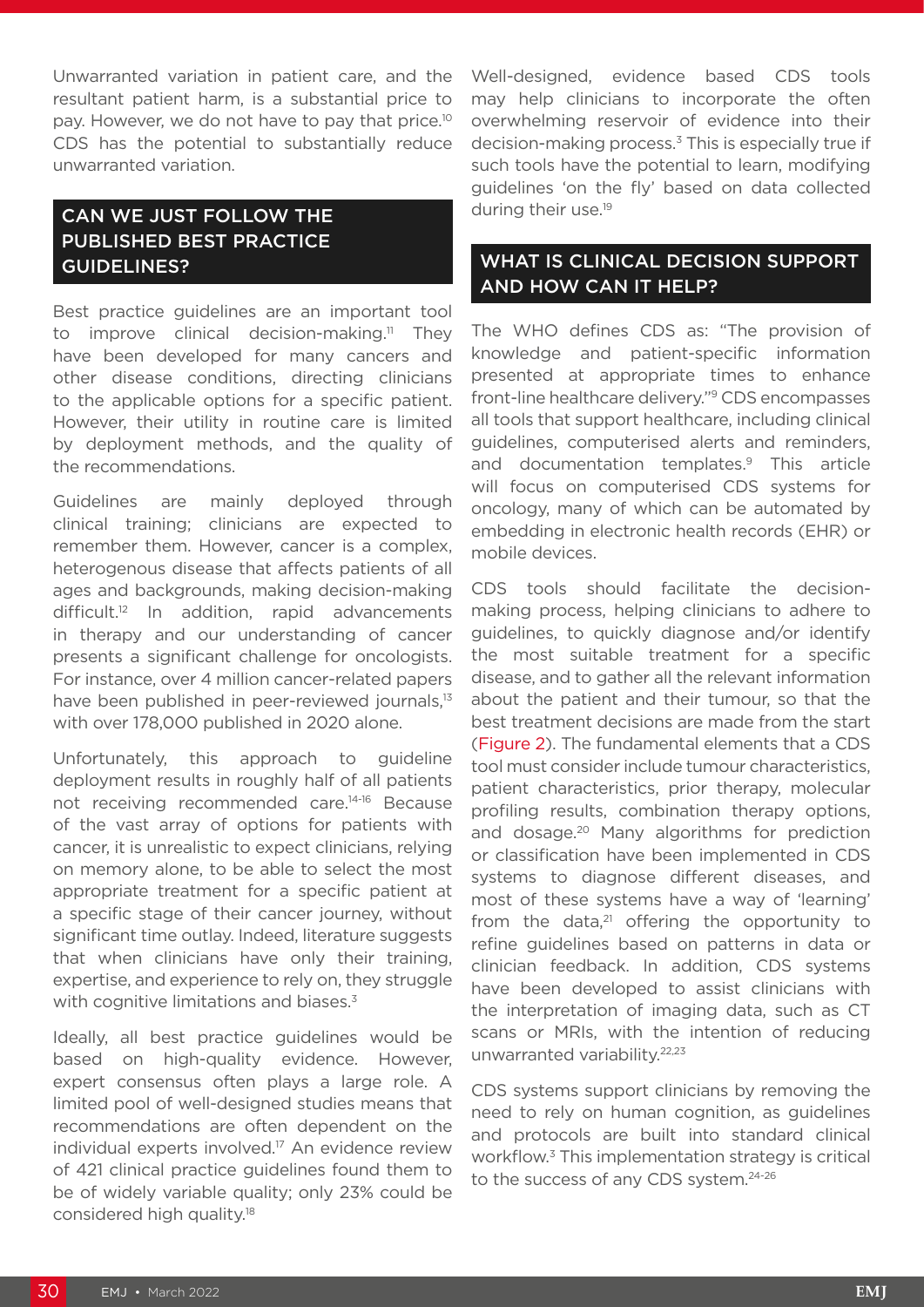

Figure 2: A graphical illustration of how clinical decision support systems are intended to support healthcare practitioners.

CDS; clinical decision support.

# RECENT RESEARCH INTO THE UTILITY OF CLINICAL DECISION SUPPORT SYSTEMS FOR CANCER

Due to the vast literature available for cancer, the author focused on the use of CDS systems in breast and lung cancer, which have the highest global incidence and highest global mortality, respectively, $27$  and which represent the huge complexity in treatment decisions for cancer.

#### Cancer Screening

CDS systems can help primary care practices to identify patients at high risk of cancer, who may benefit from screening tests. For example, in a recent study carried out in the USA, a CDS system implemented algorithms derived from the 2018 National Comprehensive Cancer Network (NCCN) guidelines for genetic evaluation of hereditary cancer. The system was integrated into an EHR and evaluated in a single-centre pilot study (N=143,012). It identified 5,245 (3.7%) patients who met criteria for genetic evaluation. Genetic councillors contacted 71 of those patients, of whom 35% scheduled an

appointment, resulting in the identification of pathogenic variants in cancer predisposition genes in two patients.28

#### Cancer Diagnosis

The first step in the clinical management of cancer is to definitively diagnose the disease. Therefore, supporting clinicians to reduce delayed diagnosis or misdiagnosis, as well as increasing identification of early-stage cancer, has the potential to improve outcomes. A systematic review of studies using CDS systems for cancer diagnosis in primary care between 1998–2018 found that three out of nine studies showed improvements in diagnostic decision-making, three out of nine demonstrated positive effects on secondary outcomes, and one out of nine reported a reduction in time to diagnosis.<sup>24</sup>

For example, one CDS system that assists radiologists in diagnosing lung cancer from CT scans showed superior nodule-detection sensitivity compared to state-of-the art analysis programs.29 Another CDS tool is currently in use in Birmingham Children's Hospital, UK, to support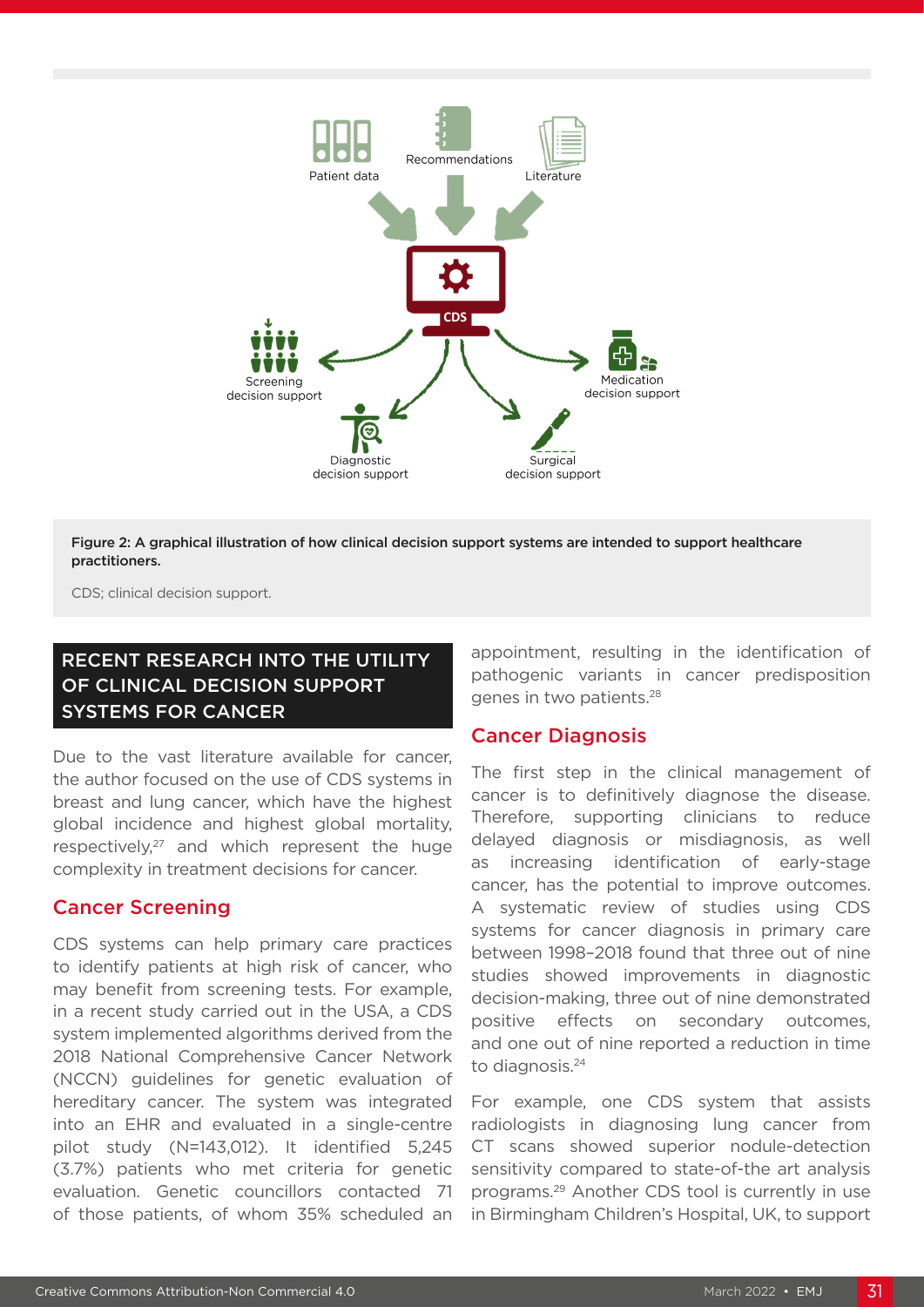non-invasive diagnosis in children presenting with solid body tumours. Early findings suggest that the tool makes the interpretation and analysis of advanced MRI more comprehensive and accessible to clinicians.<sup>30</sup>

In Baltimore, Maryland, USA, a CDS algorithm categorises lung cancer nodules as malignant or non-malignant using Fleischner Society recommendations, along with smoking history, sex, and nodule location. It can stratify malignancy risk beyond the Fleischner categories and may help clinicians provide more personalised treatment recommendations.<sup>31</sup>

Finally, a retrospective study in a primary care centre in Saudi Arabia compared clinical outcomes for adults in the 3.5 years before and after implementation of EHR-integrated CDS systems. Findings indicated that CDS systems led to significant increases in breast cancer diagnosis.<sup>32</sup>

#### Cancer Management

Cancer is a complex disease with many therapeutic options. $33$  Therefore, treatment decisions require co-ordinated expertise from diverse health professionals. Multidisciplinary team (MDT) meetings are routinely held to meet this need, but they can be affected by difficulties in transferring expertise across centres, and in evaluating the quality of decision-making. $33$ CDS systems can support the MDT process by presenting patient data and suggesting the most suitable treatments according to best practice guidelines, potentially using previous cases as evidence.

#### Clinical decision support systems can improve treatment guideline adherence

For example, an online tool that customises NCCN guidelines for non-small-cell lung cancer (NSCLC) to patients' clinical and pathologic features was tested at a tertiary care centre in California, USA. Patients seen after the use of the tool (N=76) were more likely to receive smoking cessation counselling and less likely to receive adjuvant therapy than patients seen prior to the use of the tool (N=157), suggesting that the CDS tool increased guideline-concordant care.<sup>34</sup>

Similarly, a CDS system increased adherence to NCCN breast cancer guidelines by 0.5% (p=0.003) in China (N=1,977 patients). Oncologists changed their initial treatment decision in 5% of patients, citing consideration of the CDS system recommendations, patient factors highlighted by the system, and the decision logic provided as reasons for the change.<sup>35</sup> Another CDS tool that combined three breast cancer clinical practice guidelines was tested in Spain and France. In 17% of cases (24 out of 138), clinicians modified their decisions after using the tool, and an external expert determined that in most cases (75%), the new decisions were more appropriate.36

Using an alternative approach, a CDS system was developed in the Netherlands to help multidisciplinary tumour boards construct a shared mental model of individual lung cancer cases. A simulated tumour board using eight primary lung cancer cases found that the system was helpful for accurate diagnosis and classification, helped to cross-validate diagnostic findings, and facilitated cancer staging.<sup>37</sup>

#### Clinical decision support tools can predict complications

Accurate assessment of complication risks can support the decision-making process of an MDT. For example, a CDS system incorporating machine learning showed the potential to improve the prediction of significant weight loss following radiotherapy in patients with lung cancer (N=37). In four cases, physicians changed their original prediction after reviewing the CDS system's output, resulting in an improvement in accuracy (from 0.54 to 0.59).<sup>38</sup>

In a larger study, the utility of a CDS tool to make relapse risk predictions for breast cancer was assessed in patients for whom adjuvant chemotherapy was uncertain. Use of the tool resulted in changes to initial chemotherapy decisions in 36% of cases (72 out of 200).<sup>39</sup>

Similarly, an evidence-based neutropeniarisk algorithm developed to assist oncologist decisions regarding cytotoxic chemotherapy was tested on a retrospective cohort of patients with newly diagnosed cancer in the USA (N=126). Mean predicted risk in high-, medium-, and low-risk groups were similar to observed event rates over the following year.<sup>40</sup>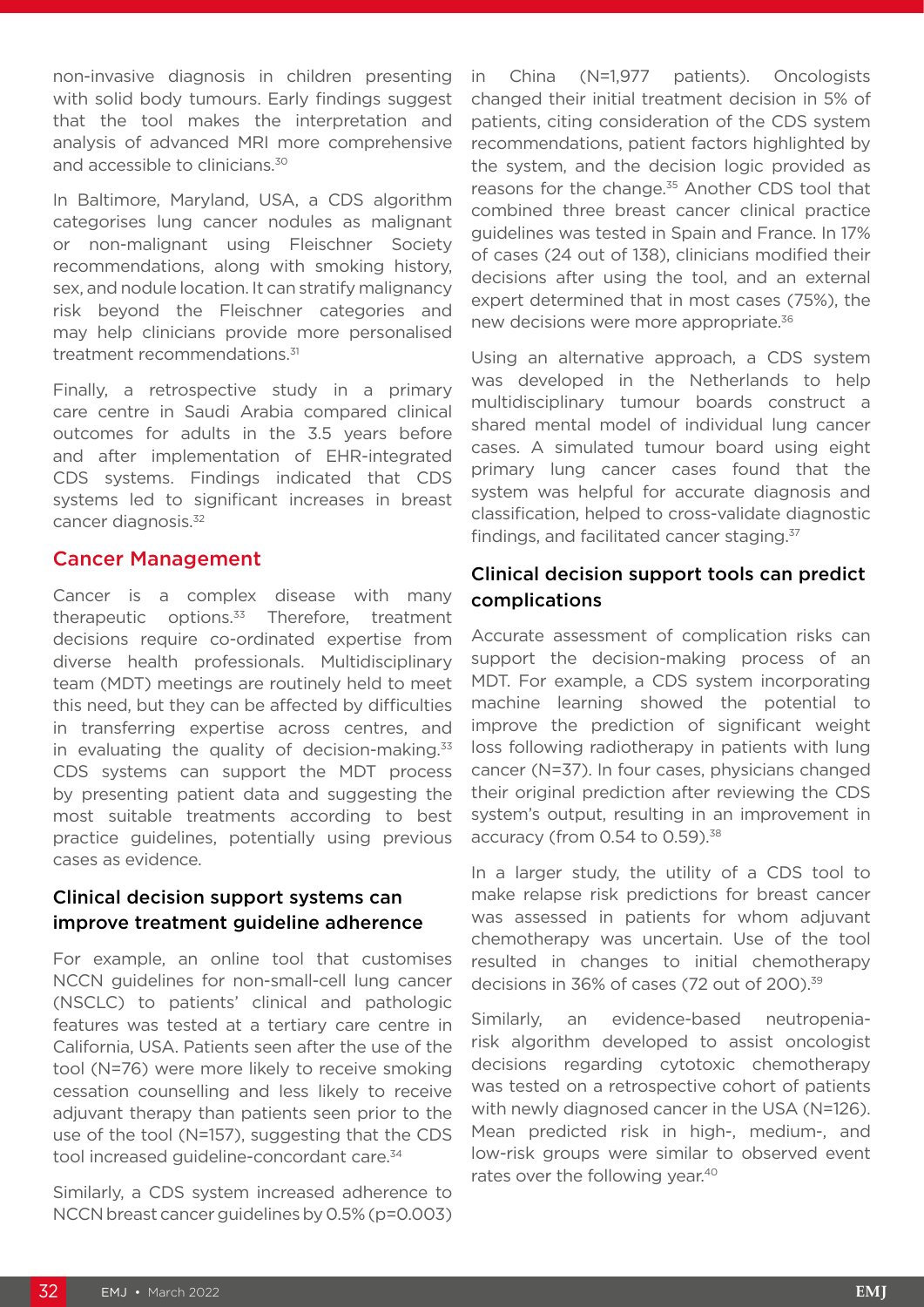### Clinical decision support systems can support clinical interpretation of genomic mutations

The interpretation of genomic mutations to inform treatment decisions is a formidable task,<sup>41</sup> and several CDS systems have been developed to support these decisions. For example, a tool that reports a '21-gene recurrence score' for patients with early-stage breast cancer was assessed across four centres in Spain (N=401). Use of this tool reduced the rate of chemotherapy prescription from 56% to 25%, reducing unnecessary chemotherapy.<sup>42</sup> However, since each CDS has a different way of classifying variants and identifying potential treatments, they can produce disparate results. A comparative analysis of three genomic-mutation CDS systems was performed on a cohort of 48 patients in Austria, with breast, colorectal, or lung cancer. The frequency of concordant actionable recommendations was only 4.3–28.0%, depending on the systems being compared, suggesting that further development and testing of CDS algorithms is needed.<sup>41</sup>

#### Clinical decision support tools have the potential to predict therapeutic response

Individual patients can respond quite differently to the same treatment, and accurate prediction of this response could support MDT decision-making. A CDS algorithm based on machine learning was developed in South Korea to combine clinical characteristics related to response to anti-programmed death protein 1 therapy in patients with NSCLC. Compared to separate predictions based on the individual characteristics, the CDS algorithm showed a significantly greater prediction performance.43

### Can clinical decision support systems accurately model multidisciplinary team treatment decisions?

Several studies have investigated how well recommendations made by CDS systems align to actual treatment decisions made by MDTs.33,44,45 In Australia, a machine learning model was tested on breast cancer cases (N=1,065). The model more accurately predicted MDT decisions regarding adjuvant cancer therapy than a simple application of guidelines

did, suggesting that it has the potential to facilitate the transfer of expert knowledge to more remote centres.<sup>33</sup>

In a similar study, concordance between CDS-based treatment recommendations and an MDT for patients with breast cancer (N=638) was assessed in a single centre in India. Results suggested a high level of concordance overall (93%), though it was significantly lower in older patients.44

Finally, a study in South Korea investigated the alignment of treatment recommendations from a CDS system versus an MDT in cases of lung cancer (N=405). Results indicated that recommendations were highly concordant (92% agreement) in general. Concordance was lower for patients with Stage II NSCLC and limited disease small-cell lung cancer (83% and 85%, respectively), suggesting that patient preference may be more important in these disease stages.<sup>45</sup>

# Clinical Decision Support for Image Analysis

CT and MRI represent advanced techniques for lesion detection, disease staging, and the assessment of therapeutic response.46 Molecular classification of cancers, and the potential for non-invasive tumour subtyping, are increasingly important. That means that advanced image processing and the integration of imaging and clinical data are increasingly required.<sup>22</sup>

CDS systems have been developed to assist clinicians in diagnosing cancer using CT or MRI. For example, a deep-learning system designed to support CT-based lung cancer diagnosis outperformed a current state-of-the art analysis program.<sup>29</sup> A team at Birmingham Children's Hospital is evaluating another CDS tool that analyses advanced MRI data to support non-invasive diagnosis in children presenting with solid body tumours. Early findings suggest that the tool facilitates discrimination between benign and malignant tumours with high sensitivity and specificity.<sup>30</sup> Additionally, a CDS system has been developed to analyse multiparametric MRI and clinical data to determine the probability that a patient is harbouring clinically significant pancreatic cancer. Initial evaluation suggests that this system has comparable sensitivity and specificity to an experienced radiologist.<sup>23</sup>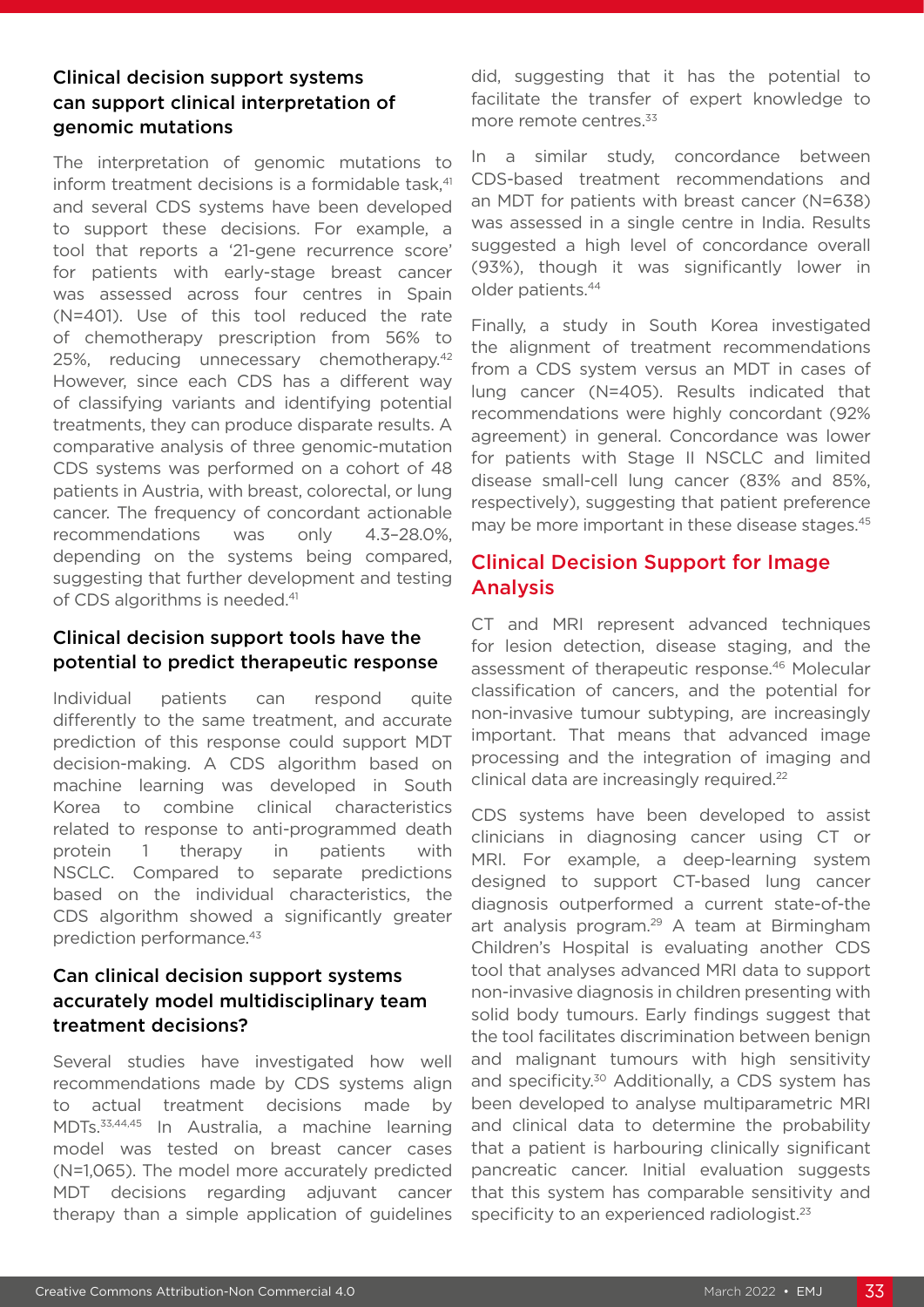A machine learning approach is also being used to develop a radiomics model for the preoperative prediction of microsatellite instability status from rectal cancer MRIs. This Chinese clinical trial hopes to show that a non-invasive model could be applied in CDS systems to improve diagnostic, predictive, and prognostic accuracy.47

Machine learning techniques are often applied to image processing because of the volume and complexity of the associated data. However, the training of these systems represents a challenge. Training requires vast amounts of quality data to validate performance.<sup>22</sup>

To address this issue, the International Association for the Study of Lung Cancer (IASLC) is developing the Early Lung Imaging Confederation (ELIC). ELIC will provide access to large numbers of high-quality CT images and associated de-identified clinical information, using a cloud-based infrastructure. The IASLC hopes that this image library will help to improve the reliability of CT-based CDS systems worldwide.46

# Utility of Clinical Decision Support to Predict Outcomes in Cancer

Several systematic reviews have been conducted over the past 5 years to assess the impact of CDS systems in cancer. Beauchemin et al.<sup>12</sup> reviewed studies of CDS systems used to support therapeutic decision-making in cancer, finding

that 56% (five out of nine) demonstrated a significant improvement to process outcomes, and 67% (four out of six) demonstrated significant improvements in patient outcomes.<sup>12</sup> A similar review conducted by Klarenbeek et al.48 analysed 61 publications that evaluated the impacts of higher level CDS systems (those using automated clinical guidelines, artificial intelligence, data mining, or statistical methods). In this review, CDS systems were associated with significant improvements for process outcomes and guideline adherence; however, very few of the studies assessed clinical outcomes, and none identified significant improvements with the use of CDS.48

Unfortunately, the quality and utility of CDS systems can be quite variable. Very few are backed up by strong validation data to demonstrate their performance in actual practice. For example, a systematic literature review of systems available for incurable metastatic NSCLC found that few had been validated with recent, external, clinical data, and their calibration and discrimination were often poor.<sup>49</sup>

#### LIMITATIONS AND NEXT STEPS

The literature raises several potential facilitators and barriers to the implementation of CDS systems for cancer, summarised in Table 1.

Implementation strategy is critical to the success of a CDS system.<sup>24-26</sup> For example, one CDS

Table 1: Potential facilitators and barriers to the implementation of clinical decision support systems for cancer.

| <b>Facilitators or benefits</b>                                                                                                                 | <b>Barriers</b>                                                                        |
|-------------------------------------------------------------------------------------------------------------------------------------------------|----------------------------------------------------------------------------------------|
| Easy access to well-structured patient data <sup>48</sup>                                                                                       | Clinicians' trust in the CDS system <sup>24</sup>                                      |
| Reduction of MDT preparation time and/or meeting<br>duration <sup>48</sup>                                                                      | Negative impact on workflow <sup>24,25</sup>                                           |
| Increased efficiency of workflow <sup>48</sup>                                                                                                  | Insufficient adaptability of the system to local and<br>contextual needs <sup>25</sup> |
| Integration with clinical protocols <sup>50</sup>                                                                                               | Potential requirement for ongoing technical assistance <sup>21</sup>                   |
| Simple and transparent overall reasoning structure <sup>50</sup>                                                                                |                                                                                        |
| A focus on supporting the diagnostic journey; suggesting<br>the next step, rather than just knowing the direction of a<br>pathway <sup>51</sup> |                                                                                        |

CDS: clinical decision support; MDT: multidisciplinary team.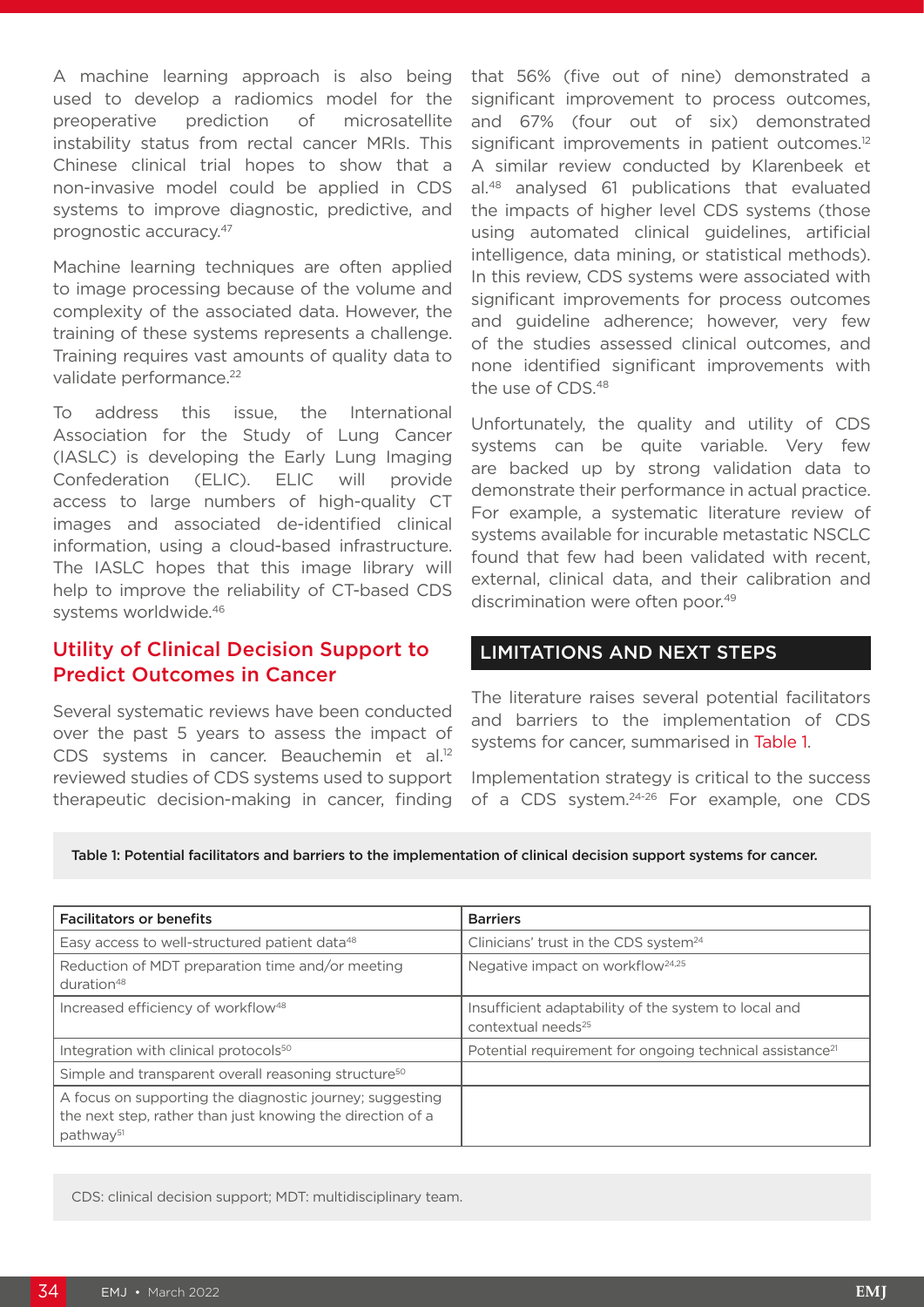system implemented in an outpatient cancer clinic in Norway to support pain management failed to reduce pain intensity, or significantly change opioid prescriptions. This failure was attributed to poor implementation of the system in the clinic.<sup>52</sup> Part of the difficulty in successful implementation is the potential for a CDS system to be perceived as a threat to clinical judgment by some clinicians, and fear of implementing new technology.53 Adequate training for the clinicians who will use the CDS system is essential to ensure effective use.

To begin to realise the full potential of CDS in cancer, several steps need to be taken. First, further well-designed trials are needed to evaluate CDS in real clinical environments.<sup>24,50,53</sup> There is a paucity of data evaluating clinically relevant outcomes in oncology, and rigorous evaluation is critical to understand the best way to implement CDS systems to improve patient outcomes.54 Second, existing guidelines need to be converted into algorithms that can be interpreted by computers,<sup>55</sup> and several attempts have already been made to address this issue.56,57 Finally, the issue of missing data in EHRs needs to be addressed, since many machine learning algorithms require complete datasets.58 One approach to this problem was suggested by Baron et al.,<sup>58</sup> who developed a

metamodel that produces an aggregate output from cancer modules for which a patient has complete data. The metamodel better predicted survival than many of the individual models. Its performance was similar to that of imputation methods that address missing data, which can be subject to bias.<sup>58</sup>

#### **CONCLUSIONS**

Cancer care delivery could be dramatically better than it is. Unwarranted variation results in a considerable waste of resources, indicating that better care can be delivered more efficiently and at lower cost. Effective precision oncology requires the consideration of a vast array of complex data. By integrating these data into CDS systems, we can leverage rapidly increasing knowledge to provide the best possible healthcare services, timely decision-making, and health-related quality of life for patients with cancer. To realise the full potential of CDS systems, we need to address well-documented limitations in current clinical best practice guidelines and data representation; conduct further well-designed trials to demonstrate the utility of CDS systems in cancer care; and improve our understanding of the best way to implement CDS systems into healthcare systems.

#### References

- 1. Roser M et al. Life expectancy. 2013. Available at: https://ourworldindata. org/life-expectancy. Last accessed: 6 December 2021.
- 2. Panagioti M et al. Preventable patient harm across health care services: a systematic review and meta-analysis. 2017. Available at: https://www. gmc-uk.org/-/media/documents/ preventable-patient-harm-acrosshealth-care-services\_pdf-73538295. pdf. Last accessed: 1 December 2021.
- 3. Morris AH et al. Enabling a learning healthcare system with automated computer protocols that produce replicable and personalized clinician actions. J Am Med Inform Assoc. 2021;28(6):1330-44.
- 4. Avery AJ et al. Incidence, nature and causes of avoidable significant harm in primary care in England: retrospective case note review. BMJ Qual Saf. 2021;30(12):961-76.
- 5. Singh H et al. The frequency of diagnostic errors in outpatient

care: estimations from three large observational studies involving US adult populations. BMJ Qual Saf. 2014;23(9):727-31.

- 6. Singh H et al. Characteristics and predictors of missed opportunities in lung cancer diagnosis: an electronic health record–based study. J Clin Oncol. 2010;28(20):3307-15.
- 7. Panagioti M et al. Prevalence, severity, and nature of preventable patient harm across medical care settings: systematic review and meta-analysis. BMJ. 2019;366:l4185.
- 8. Classen DC et al. 'Global trigger tool' shows that adverse events in hospitals may be ten times greater than previously measured. Health Aff (Millwood). 2011;30(4):581-9.
- 9. World Health Organization (WHO). Delivering quality health services: a global imperative for universal health coverage. 2018. Available at: https://apps.who.int/iris/ handle/10665/272465. Last accessed:

1 December 2021.

- 10. Kohn LT et al. (eds.); Institute of Medicine; Committee on Quality of Health Care in America, To Err Is Human: Building a Safer Health System (2000), Washington, DC: The National Academies Press.
- 11. Graham R et al. (eds.); Institute of Medicine; Board on Health Care Services; Committee on Standards for Developing Trustworthy Clinical Practice Guidelines, Clinical Practice Guidelines We Can Trust (2011), Washington, DC: National Academies Press.
- 12. Beauchemin M et al. Clinical decision support for therapeutic decisionmaking in cancer: a systematic review. Int J Med Inform. 2019;130:103940.
- 13. Suwanvecho S et al. Comparison of an oncology clinical decision-support system's recommendations with actual treatment decisions. J Am Med Inform Assoc. 2021;28(4):832-8.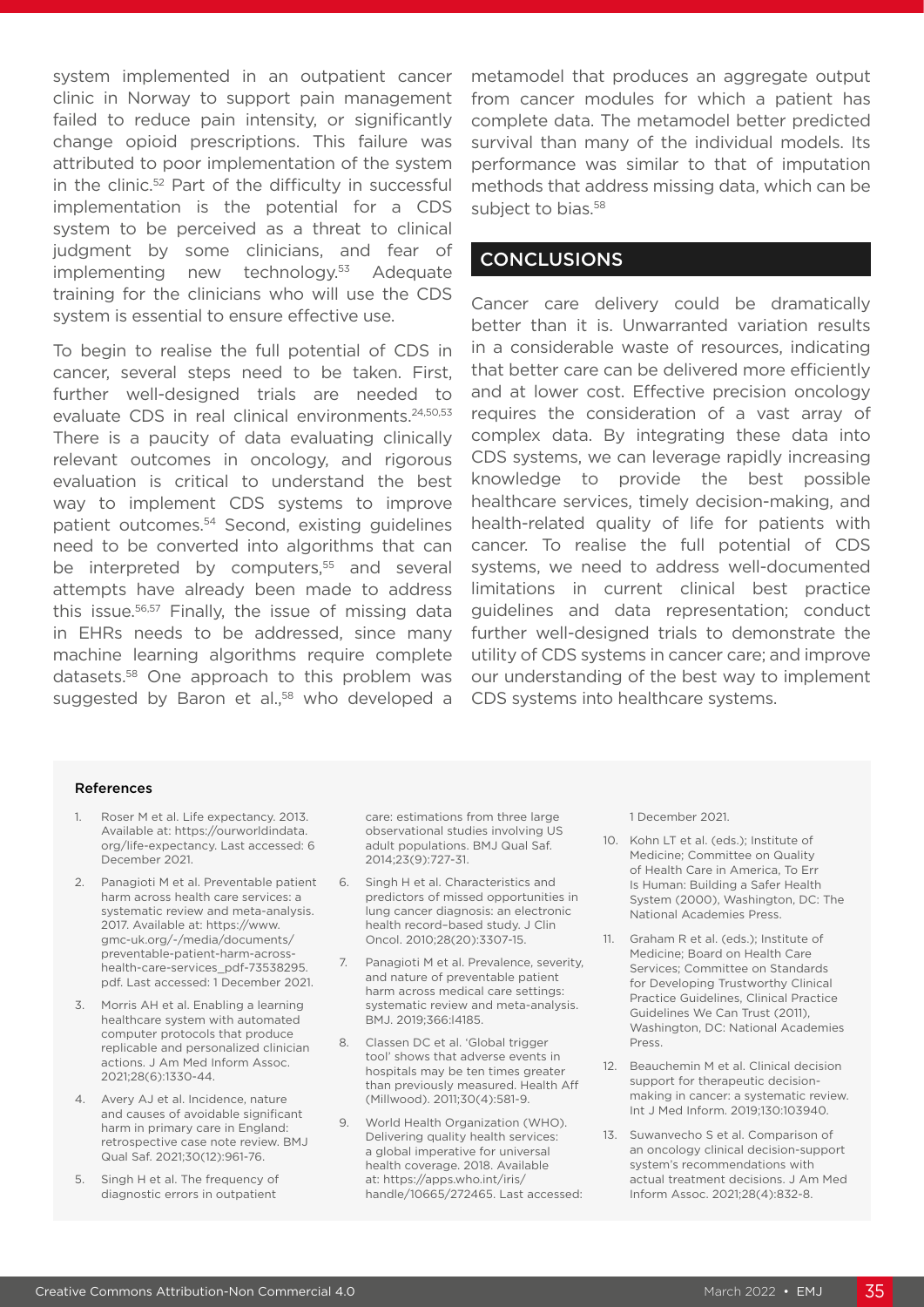- 14. McGlynn EA et al. The quality of health care delivered to adults in the United States. N Engl J Med. 2003;348(26):2635-45.
- 15. Wang GX et al. Guideline-discordant lung cancer screening: emerging demand and provided indications. J Am Coll Radiol. 2021;18(3 Pt A):395- 405.
- 16. Lynch JA et al. Underutilization and disparities in access to EGFR testing among Medicare patients with lung cancer from 2010-2013. BMC Cancer. 2018;18(1):306.
- 17. Djulbegovic B, Guyatt G. Evidence vs consensus in clinical practice guidelines. JAMA. 2019;322(8):725-6.
- 18. De Godoi Rezende Costa Molino C et al. Factors associated with high-quality guidelines for the pharmacologic management of chronic diseases in primary care: a systematic review. JAMA Intern Med. 2019;179(4):553-60.
- 19. East TD et al. A strategy for development of computerized critical care decision support systems. Int J Clin Monit Comput. 1991;8(4):263-9.
- 20. Shegai PV et al. Challenges faced by clinicians in the personalized treatment planning: a literature review and the first results of the Russian national cancer program. Crit Care Res Pract. 2021;2021:6649771.
- 21. Hernández-Julio YF et al. Framework for the development of data-driven mamdani-type fuzzy clinical decision support systems. Diagnostics (Basel). 2019;9(2):52.
- 22. Kaissis G, Braren R. Pancreatic cancer detection and characterization-state of the art cross-sectional imaging and imaging data analysis. Transl Gastroenterol Hepatol. 2019;4:35
- 23. Mehta P et al. Computer-aided diagnosis of prostate cancer using multiparametric MRI and clinical features: a patient-level classification framework. Med Image Anal. 2021;73:102153.
- 24. Chima S et al. Decision support tools to improve cancer diagnostic decision making in primary care: a systematic review. Br J Gen Pract. 2019;69(689):e809-18.
- 25. Klarenbeek SE et al. Barriers and facilitators for implementation of a computerized clinical decision support system in lung cancer multidisciplinary team meetings-a qualitative assessment. Biology (Basel). 2021;10(1):9.
- 26. Koutkias V, Bouaud J. Contributions from the 2016 literature on clinical decision support. Yearb Med Inform. 2017;26(1):133-8.
- 27. World Health Organization (WHO). Cancer. 2021. Available at: https:// www.who.int/news-room/fact-sheets/ detail/cancer. Last accessed: 19 January 2022.
- 28. Del Fiol G et al. Standards-based clinical decision support platform to manage patients who meet guidelinebased criteria for genetic evaluation of familial cancer. JCO Clin Med Inform. 2020;4:1-9.
- 29. Masood A et al. Cloud-based automated clinical decision support system for detection and diagnosis of lung cancer in chest CT. IEEE J Transl Eng Health Med. 2019;8:4300113.
- 30. Zarinabad N et al. Automated modular magnetic resonance imaging clinical decision support system (MIROR): an application in pediatric cancer diagnosis. JMIR Med Inform. 2018;6(2):e30.
- 31. Hostetter JM et al. Personalizing lung cancer risk prediction and imaging follow-up recommendations using the National Lung Screening Trial dataset. J Am Med Inform Assoc. 2017;24(6):1046-51.
- 32. Mahmoud AS et al. The impact of the implementation of a clinical decision support system on the quality of healthcare services in a primary care setting. J Family Med Prim Care. 2020;9(12):6078-84.
- 33. Lin FPY et al. Computational prediction of multidisciplinary team decision-making for adjuvant breast cancer drug therapies: a machine learning approach. BMC Cancer. 2016;16(1):929.
- 34. Wu SY. Evaluation of a National Comprehensive Cancer Network guidelines–based decision support tool in patients with non–small cell lung cancer a nonrandomized clinical trial. JAMA Netw Open. 2020;3(9):e20975.
- 35. Xu F et al. Effect of an artificial intelligence clinical decision support system on treatment decisions for complex breast cancer. JCO Clin Cancer Inform. 2020;4:824-38.
- 36. Bouaud J et al. Implementation of an ontological reasoning to support the guideline-based management of primary breast cancer patients in the DESIREE project. Artif Intell Med. 2020;108:101922.
- 37. Pluyter JR et al. Looking through the eyes of the multidisciplinary team: the design and clinical evaluation of a decision support system for lung cancer care. Transl Lung Cancer Res. 2020;9(4):1422-32.
- 38. Han P et al. Improving early identification of significant weight loss using clinical decision support system in lung cancer radiation therapy. JCO Clin Cancer Inform. 2021;5:944-52.
- 39. Penault-Llorca F et al. Decision of adjuvant chemotherapy in intermediate risk luminal breast cancer patients: a prospective multicenter trial assessing the clinical and psychological impact of EndoPredict® (EpClin) use (UCBG

2-14). Breast. 2020;49:132-40.

- 40. Pawloski PA et al. Predicting neutropenia risk in patients with cancer using electronic data. J Am Med Inform Assoc. 2017;24(e1):e129-35.
- 41. Perakis SO et al. Comparison of three commercial decision support platforms for matching of nextgeneration sequencing results with therapies in patients with cancer. ESMO Open. 2020;5(5):e000872.
- 42. Prado PMD et al. Clinical and economic impact of the 21-gene recurrence score assay in adjuvant therapy decision making in patients with early-stage breast cancer: pooled analysis in 4 Basque Country university hospitals. Clinicoecon Outcomes Res. 2018;10:189-99.
- 43. Ahn B-C et al. Clinical decision support algorithm based on machine learning to assess the clinical response to anti-programmed death-1 therapy in patients with nonsmall-cell lung cancer. Eur J Cancer. 2021;153:179-89.
- 44. Somashekhar SP et al. Watson for Oncology and breast cancer treatment recommendations: agreement with an expert multidisciplinary tumor board. Ann Oncol. 2018;29(2):418-23.
- 45. Kim M-S et al. Artificial intelligence and lung cancer treatment decision: agreement with recommendation of multidisciplinary tumor board. Transl Lung Cancer Res. 2020;9(3):507-14.
- 46. Mulshine JL et al. The International Association for the Study of Lung Cancer early lung imaging confederation. JCO Clin Cancer Reform. 2020;4:88-99.
- 47. Huang Z et al. Development and validation of a radiomics model based on T2WI images for preoperative prediction of microsatellite instability status in rectal cancer Study Protocol Clinical Trial (SPIRIT Compliant). Medicine (Baltimore). 2020;99(10):e19428.
- 48. Klarenbeek SE et al. The effect of higher level computerized clinical decision support systems on oncology care: a systematic review. Cancers (Basel). 2020;12(4):1032.
- 49. Révész D et al. Decision support systems for incurable non-small cell lung cancer: a systematic review. BMC Med Inform Decis Mak. 2017;17(1):144.
- 50. Bertolaccini L et al. An overview of the use of artificial neural networks in lung cancer research. J Thorac Dis. 2017;9(4):924-31.
- 51. Adler-Milstein J et al. Nextgeneration artificial intelligence for diagnosis from predicting diagnostic labels to "wayfinding". JAMA. 2021;326(24):2467-8.
- 52. Raj SX et al. COMBAT study computer based assessment and